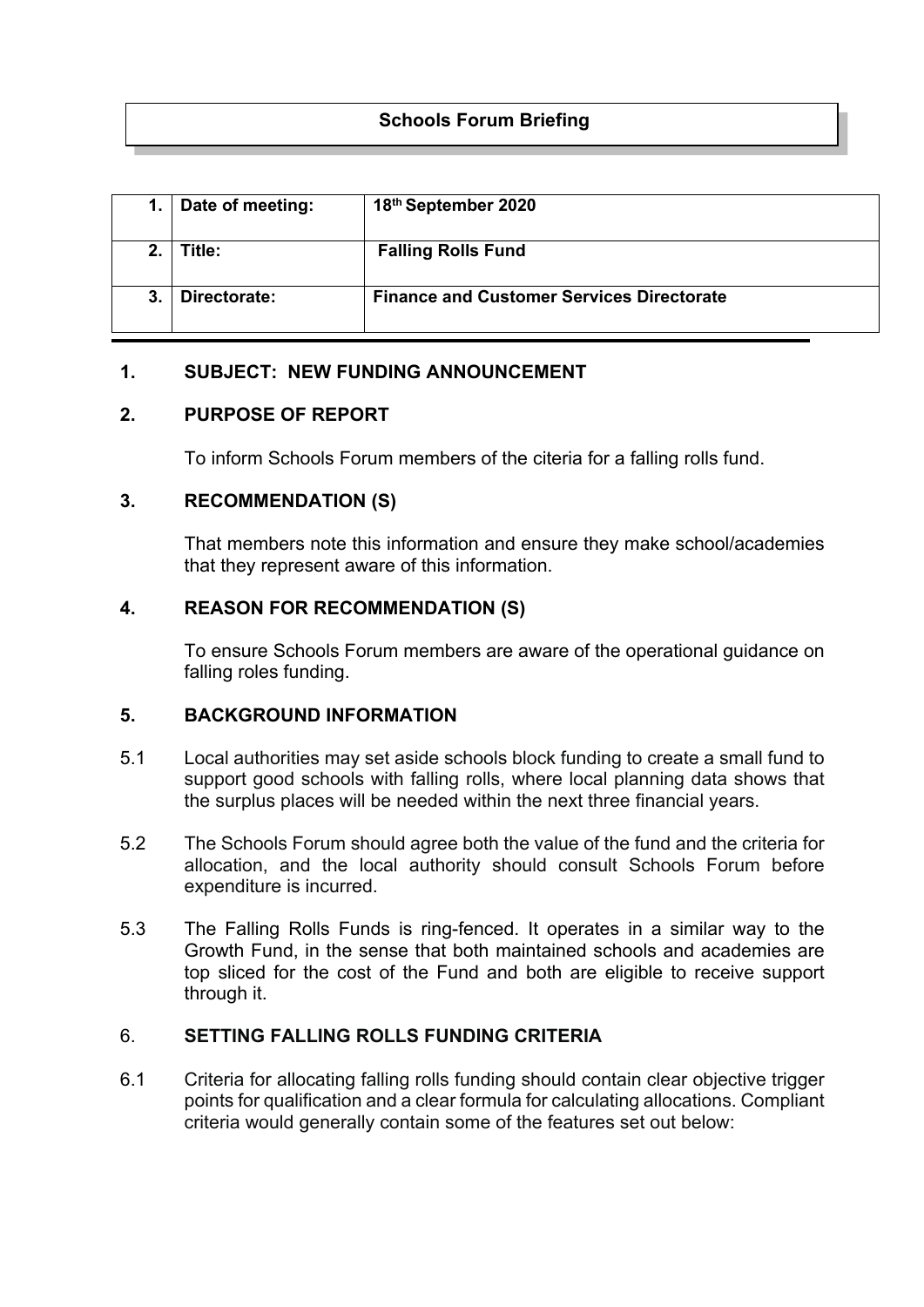- support is available only for schools judged good or outstanding at their last Ofsted inspection (this is a mandatory requirement)
- surplus capacity exceeds a minimum number of pupils, or a percentage of the published admission number
- local planning data shows a requirement for a minimum percentage of the surplus places within the next three years
- formula funding available to the school will not support provision of an appropriate curriculum for the existing cohort
- the school will need to make redundancies in order to contain spending within its formula budget

Methodologies for distributing funding could include:

- a rate per vacant place, up to a specified maximum places (place value likely to be based on AWPU)
- a lump sum payment with clear parameters for calculation (for example, the estimated cost of providing an appropriate curriculum, or estimated salary costs equivalent to the number of staff who would otherwise be made redundant)

Local authorities should report any falling rolls funds remaining at the end of the financial year to the Schools Forum. Funding may be carried forward to the following funding period, as with any other centrally retained budget.

# 7. **EXAMPLES OF COMPLIANT CRITERIA FOR FALLING ROLLS FUNDING**

# **Example 1**

Identification of schools with falling rolls:

- the school must have been judged good or outstanding at their last Ofsted inspection
- the total NOR has dropped by at least 5% between last October census and the previous year's October census
- capacity of school is a minimum of 15% of published admission number (PAN)
- local planning data shows the places will be required within the next 3 5 years

Where a school meets all the above criteria, funding will be provided using the following calculation:

 the NOR as at last October census will be deducted from the NOR of the previous October's census. The result will be multiplied by the current base rate, appropriate to phase, pro rata April - August (5 months)